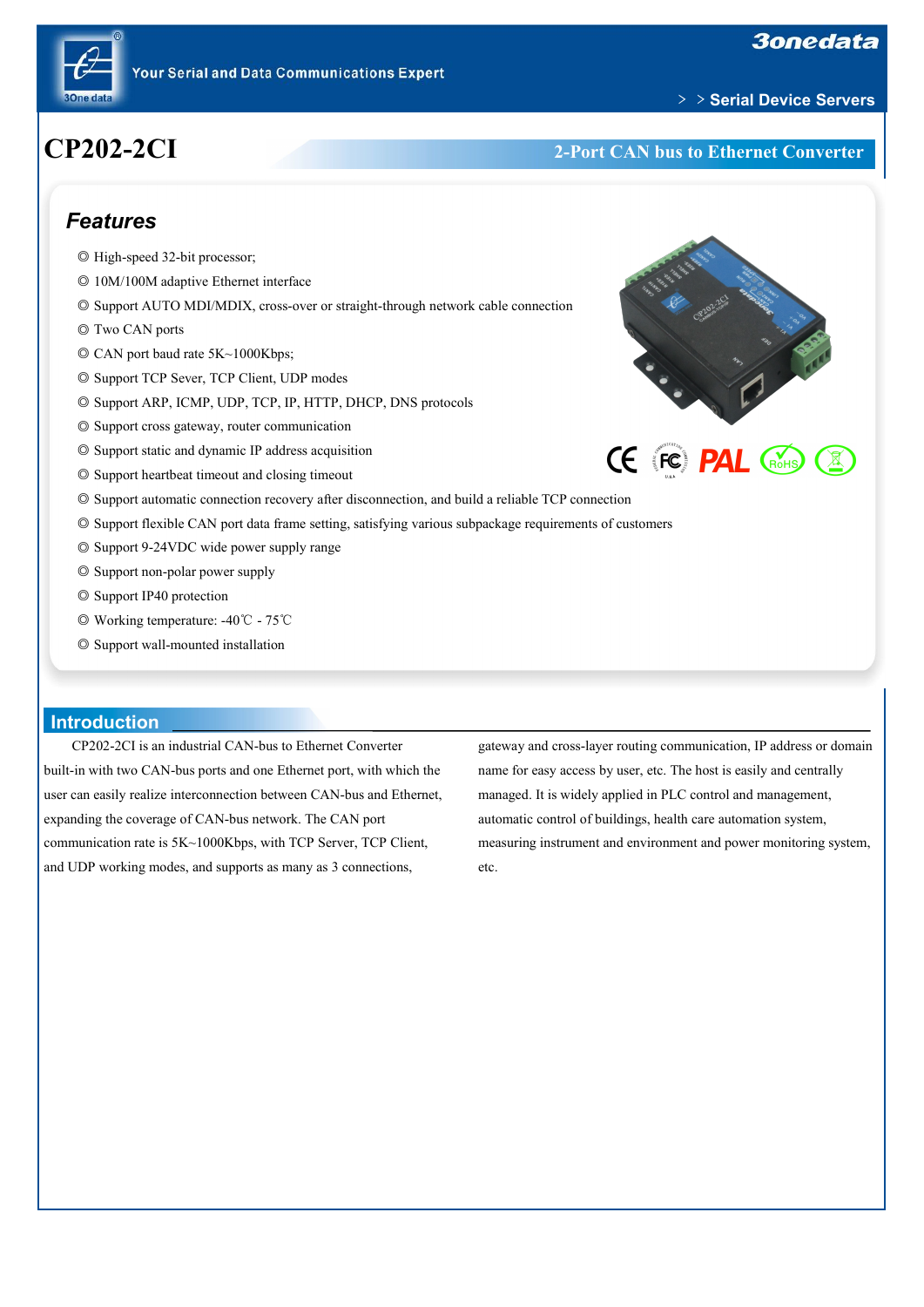

**3onedata** 

﹥﹥**Serial Device Servers**

#### **Dimension**

**Unit (mm)**



### **Specification**

**System Information** 32-bit ARM kernel **LAN** Port Number: 1 Standard: 10Base-T/100Base-TX Protocol:TCP, UDP, ARP, IP, ICMP, HTTP, DHCP and DNS protocols Transmission rate: 10/100M Working mode: full duplex or half-duplex Operating mode: TCP Server, TCP Client, UDP modes **CAN**: Port Number: 2-port CAN CAN Signal: CANH, CANL Protocol: CAN2.0A, CAN2.0B Working mode: 2-wire half-duplex Baud rate: 5K~1000K bps Load capacity: support 110 concurrent nodes **Transmission distance** Twisted-pair: 100M (standard CAT5/CAT5e cable) CAN transmission distance: 40m-10Km

#### **Indicator**

Operation indicator: RUN Ethernet connection status indicator: Link/Act Power indicator: PWR Port rate indicator: SPEED CAN status indicator: CAN1, CAN2 **Software** Configuration: WEB configuration management, BlueEyes II management software **Power** Power input: 9-24VDC Power consumption: 1.5 W@12VDC Support non-polar power supply **Mechanical Characteristics** Shell: IP40 protection, metal shell Installation: wall-mounted installation Weight: 253g Dimension (L\*W\*H): 94mm×70.6mm×26mm **Working environment** Working temperature: -40~75℃